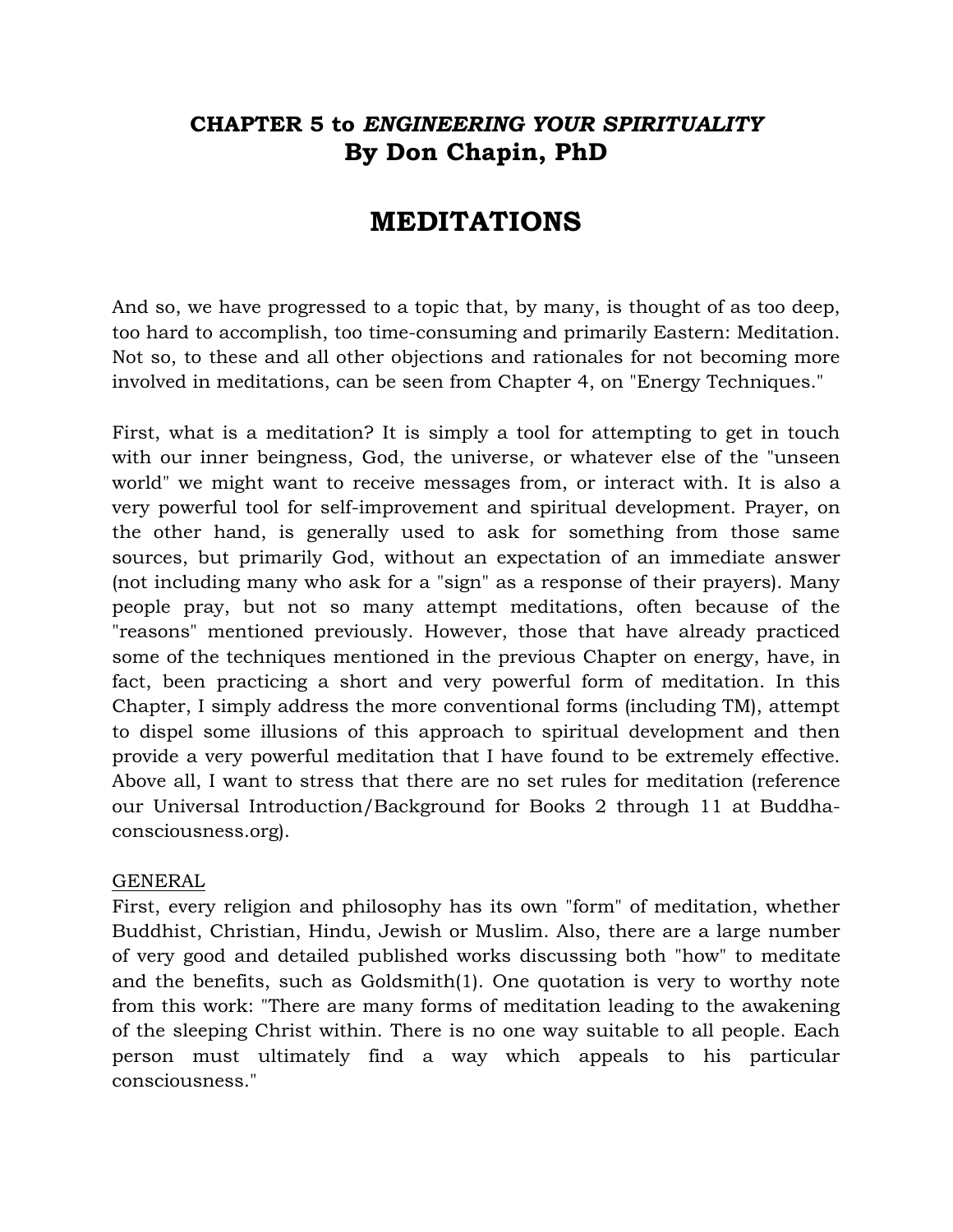Another very good such resource was Hittleman's "Guide to Yoga Meditation(2)." Although this book strongly encourages the meditator to assume a yoga cross-legged position for the stronger meditations (which may be somewhat helpful, but not really necessary, as mentioned in Goldsmith's work, as well as our "Universal Introduction/Background"), short three-minute meditations are also addressed as in the previous Chapter.

These short meditations are done initially with the goal of improving the practitioner's concentration, but then move into the now-traditional lifeforce/prana/breath control. Additionally, however, there are very good discussions on what the nature of Reality is, with similar conclusions being independently presented in previous Chapters to this book.

A third such notable resource is "The Joy of Meditation," by Jack & Cornelia Addington(3). One of their strong contributions are some generalized categories for meditations, such as cleansing, creative, contemplative, healing, deep and guided. Unfortunately, the average person most probably has the mistaken belief that all meditations have to be DEEP, which can scare many away from the meditative path entirely. Hopefully a review of the last chapter can allay that misconception.

The Addingtons also discuss various effective mantra meditations (one of which was just discovered as this material was being written as being the same as had been independently presented to this author and his wife years ago as being a particularly effective approach: "Peace, Be Still," as later presented) as well as presenting the "revolutionary" concept that a meditation can be accomplished even while waiting for traffic lights to change!

The reason the word revolutionary, above, is in quotes, is because I had independently found that this was quite possible, yet effective, about ten years after their book copyright. The main difference was that I was using light meditations for this purpose as presented in Chapter 4, rather than a mantra. Understand, however, that this is NOT a recommendation to use traffic lights for such a purpose, just because someone MIGHT have been done it at another time! :-) Now, where can such meditation ultimately lead?

One of the best and most authoritative set of books I have found in Western culture on the process and the results were written by Bernadette Roberts, entitled "What is Self?(4)" and "The Path to No-Self(5)." Although these are relatively "deep" works to get through, I can attest that the experiences that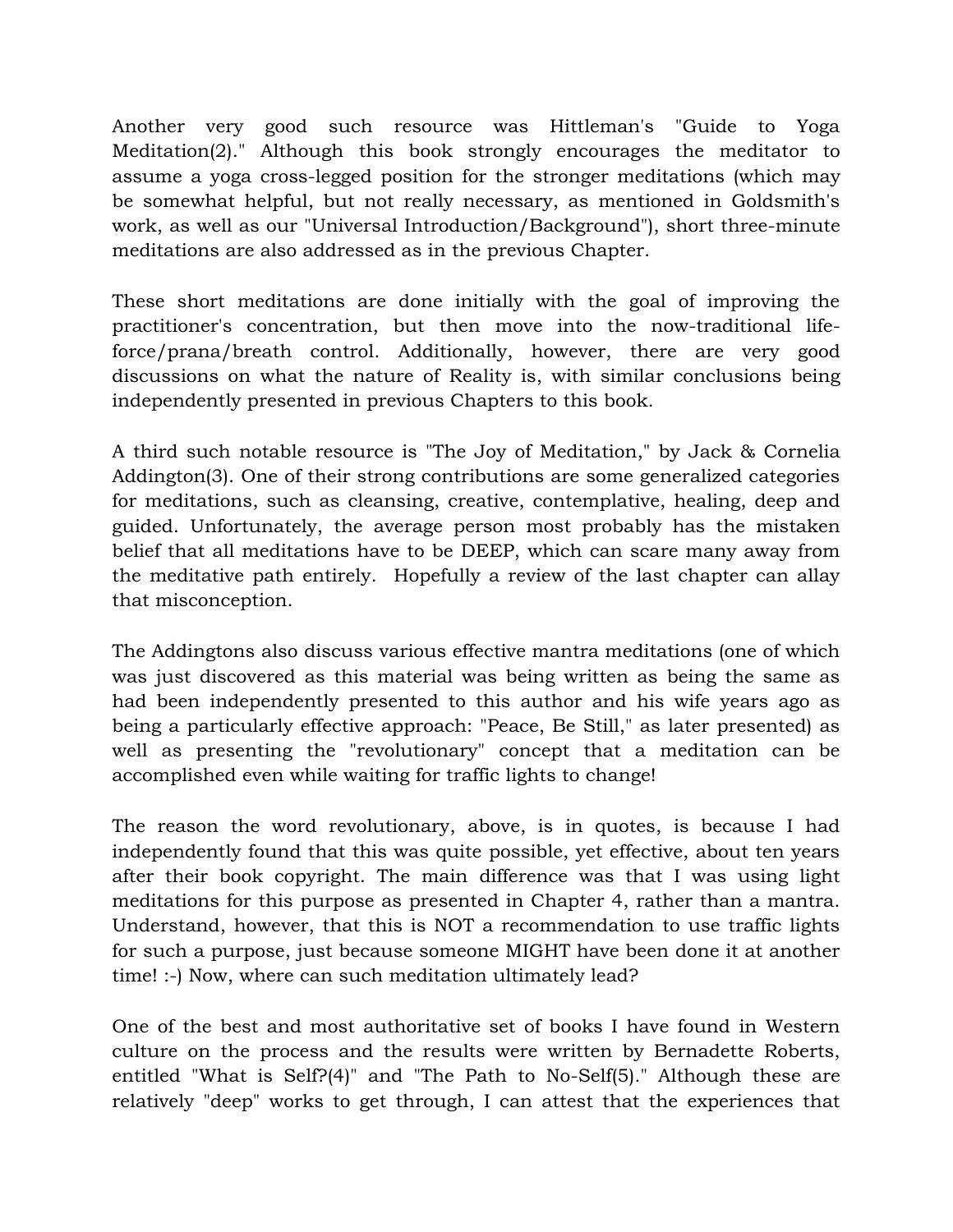Roberts describe are definitely on the mark. However, one key quote from her Preface to her second book sums up much: " ...I have discovered that those who can identify with certain experiences do so regardless of the terms used. When it comes to communicating experience, semantics is not a true barrier, the true barrier is never having had the experience."

In general, with these book discussions, I simply want to emphasize that meditating is not all that difficult, yet the benefits can be downright fantastic and life changing. In addition, the approaches or techniques being used can be extremely flexible, and can even be limited to viewing personal color, as presented in the last Chapter. Also, if someone is having trouble getting started in meditations, the previous Chapter's exercises on centering or chakra alignment can be very good starting points.

#### TRANSCENDENTAL MEDITATION™ or TM

It is difficult, today, to address meditation techniques without also mentioning TM. TM, introduced by Maharishi Mahesh Yogi in 1957, is now actually composed of more than just the Transcendental Meditation<sup> $m$ </sup>, but includes both the Advanced Techniques of the Transcendental Meditation™ and The TM-Sidhi™ Programs.

There are, of course, a few detractors and "debunkers" of this technique, some of whom were also TM participants and even instructors. Claims of this technique in popular books(6)(7), along with claims of scientific supporting evidence, include increased happiness, reduced stress, increased intelligence, increased creativity, improved memory, improved health, reduced high blood pressure, improved relationships, increased energy, reduced insomnia, reversal of biological aging, reduced crime and improved quality of life in society.

Now, I have yet to see the raw data and questionnaires that constitute the scientific supporting evidence and, from my engineering experiences, as well as widely advertised concerns about questions for subjective data acquisition, I would be somewhat cautious about the objectivity of that evidence.

Also, it has been my experience, as well as testimony from a preponderance of the literature, that the benefits attributable to TM, and more (including considerably expanded insight or intuition, which, as Roberts notes in her 2nd book, is very hard for the working world to accept), are quite common for many forms of meditation when regularly accomplished. Additionally, however, there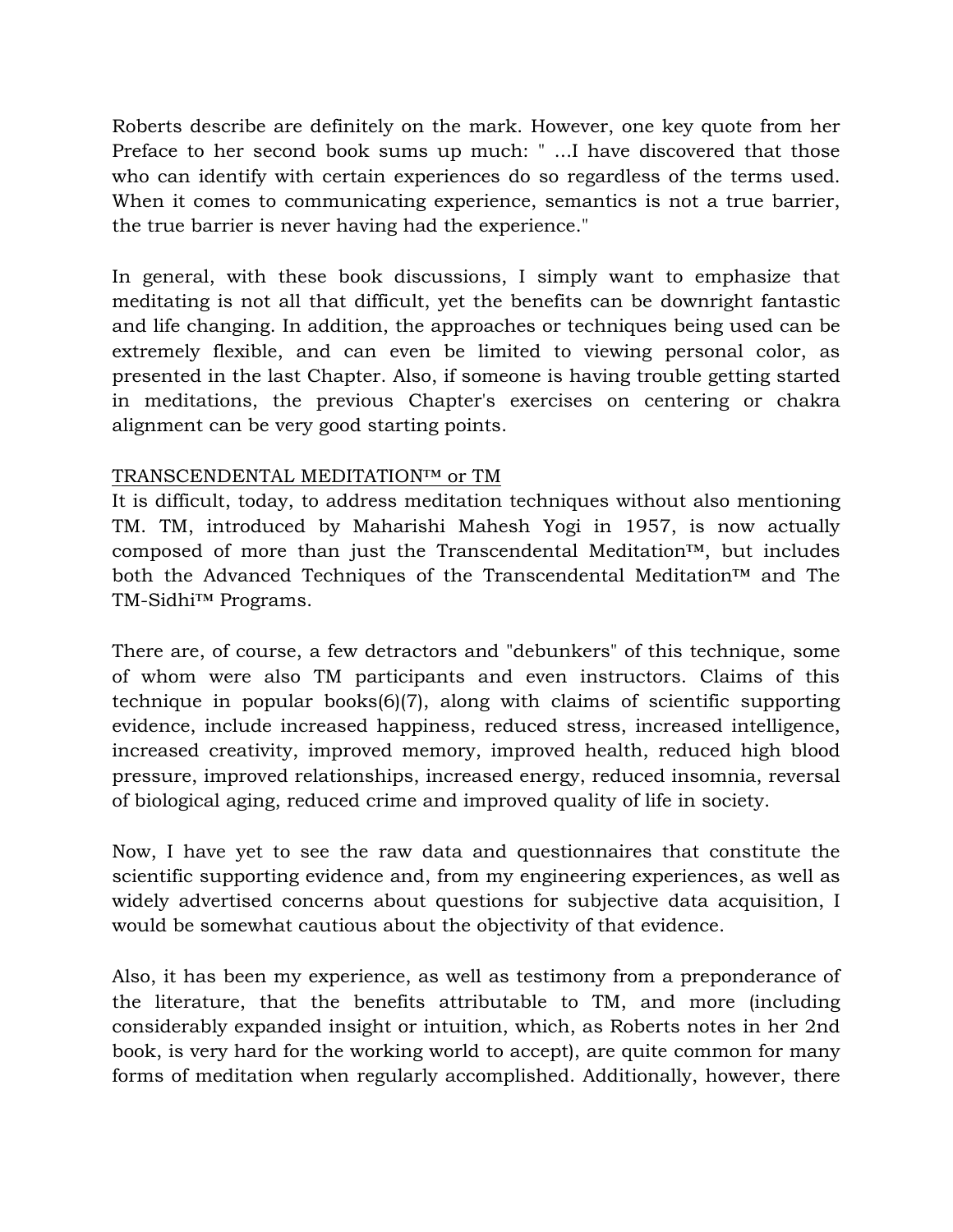have been claims on their website, as of July 2003, that are now, in my experience and opinion, bordering on both questionable and false areas.

What the TM movement has done right, however, is to (1) require that their meditations are taught with a tutorial oversight to ensure the technique is accomplished properly, (2) to bring an organizational concept to their movement and (3) to strongly encourage regular practice.

Now, I have been and will probably be a TM user and a supporter of the benefits. However, TM was and is designed primarily as a healing meditation and is quite expensive to initially learn or was when I "bought into' the technique :-). Additionally, in the long run, a regularly-applied spiritual meditation as I have included in this book (following), as well as those mantras highlighted in the Addington book will also, when applied on a regular basis, produce similar health results in addition to the strong spiritual development for which they were designed.

Was it worth it to invest in the TM process? At the time and for the reduced expense (this was provided by a "renegade teacher" that had some problems charging the full amount for the process) it was very much worth it. Would I do it again, knowing what I know now? That would be quite questionable. I was also not too well informed about meditation as I had passively participated primarily in guided meditations. At that time, my ideas about meditation were very much along the lines of the common Westerner and not very knowledgeable in this area. Today, the availability of knowledgeable meditation instruction is much greater and far lower in cost. From a personal reading by The Physicians (another set of guides coming through my late wife, Diane), on February 18, '95: "TM is specifically designed for stress release, but, because of deep inner beliefs, this effect may not be effective. The Peace Be Still meditation (below) arrives at stress release through a build-up of positive energy."

#### PEACE BE STILL MEDITATION

The peace that passes all understanding occurs in the stillness of your meditations, in the stillness of your heart and in your willingness to listen to the voice of intuition and Spirit.

What most of you miss is that peace always flows through you. Peace is within you, without you and is the center of your being. It is peace that is at the core of your soul and your heart. It is that which restores you, revives you and attunes you.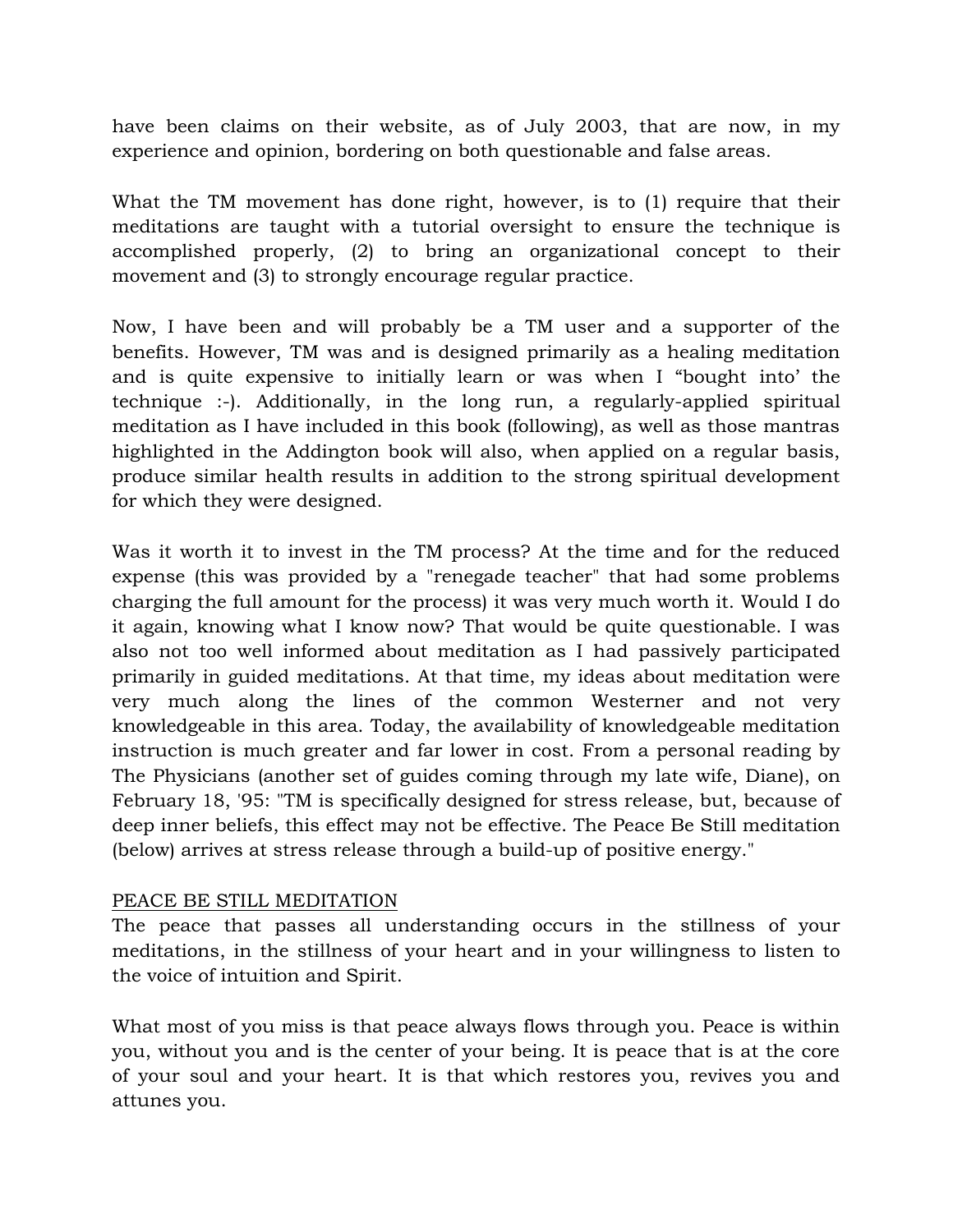When you meditate on your personal color, when you see your personal vibratory rate (reference Chapter 4), you are receiving the message of peace and grace. For that moment you are living in infinity, in eternity, and you are living as a spiritual being. This is the broad framework that all spiritual concepts rest upon. Where there is that peace, there is order, continuity and the orderly flow of energy through all galaxies, through all beings and through all aspects of the Universe.

When we speak of setting aside that which troubles you, we are speaking of setting aside ego and mind, and knowing that the voice which constantly chatters at you is the voice of the mind. That is the voice of limitation, of living in your humanhood, which all of you must experience from time to time. To touch that part of yourself which is truth is to touch your deepest element... and that is peace. Peace is the basic truth of the Universe. God is not only love, God is peace.

Peace creates the void that the Universe fills. Not chaos. Not disarray. Peace creates the void that allows intuition, goodness and divinity to flow through you. Create that void in your meditation, knowing that you are not emptying or giving yourselves up, but that you are creating a space for beauty, peace and order to come into your lives.

Our (The Buddha Consciousness) choice would that, as you arise rather than as you retire for the evening, you meditate on peace in your lives and in the lives of others. In this manner, the most good can be done while you are moving about in your day. You can do this simply by closing your eyes and saying, "Peace, Be Still."

That is all that is needed and you have created a void, a space, you have opened your heart by this very simple technique. "Peace, Be Still" is, perhaps, your most powerful tool, for it is the fundamental basis that the Universe is hung upon. Scientists look for that answer, but they will not find it until they look within their own hearts, until they understand that light and energy are aspects of God and that peace is a living thing.

Understand this about peace: It is a living thing. As you create the void for peace, a spiritual understanding flows through you and emanates from you to benefit and bless every soul you touch. When you say "Peace, Be Still," you are activating a very powerful tool. You are saying "Peace, Be Still" to every fear you have and to every concept you hold dear. You are saying, "Peace, Be Still" to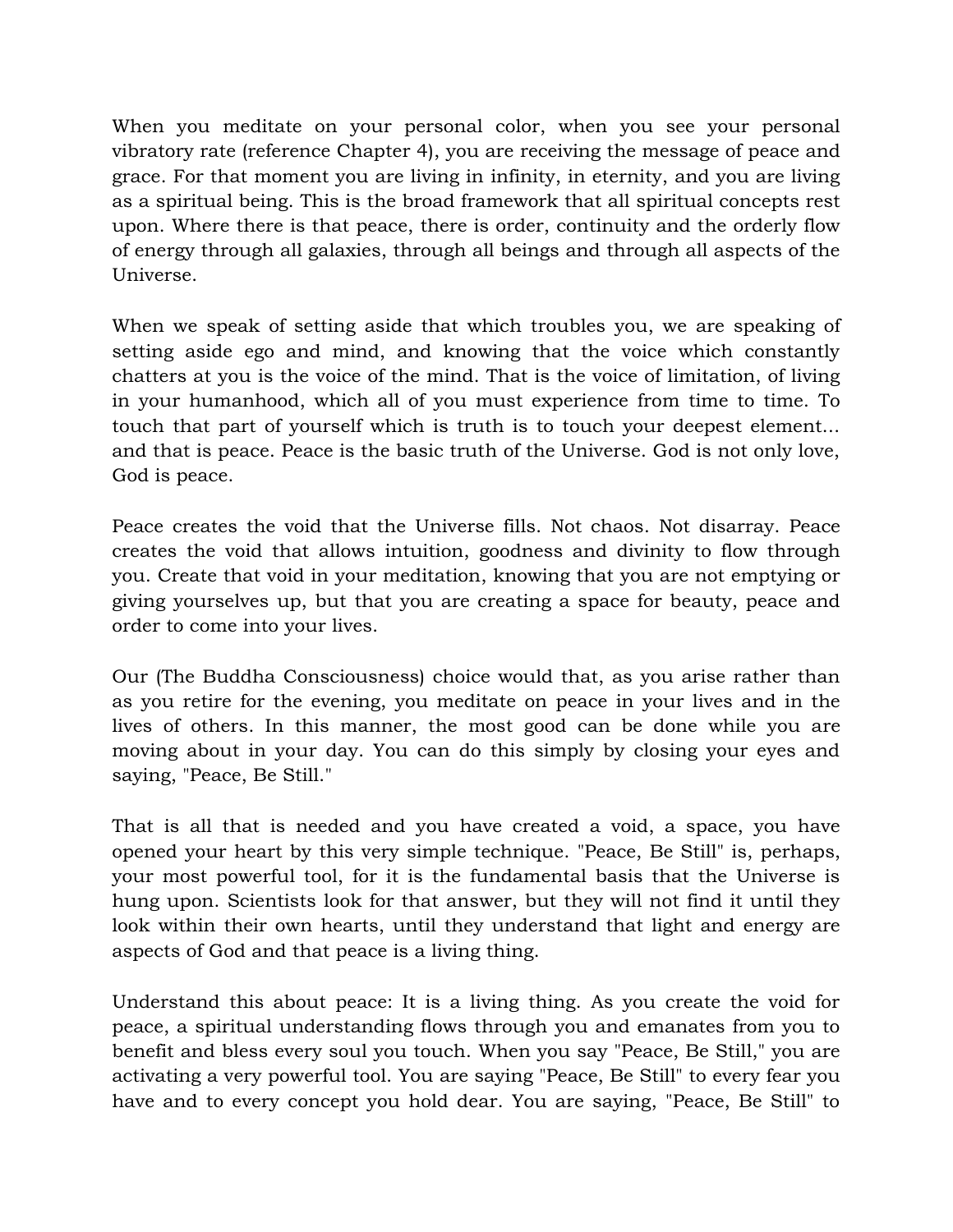every prejudice, to every anxiety, to every thought that is not spiritual. You are saying, "Peace, Be Still," and allowing the grace of spirit to flow through you, to bless you, to benefit you. This, then, becomes an extremely powerful tool. In that little sentence you have overcome many things.

If you can live in the moment and say "Peace, Be Still," you have achieved the greater advancement of spiritual growth that many struggle for. This can be yours simply by continuing to live in the moment and to give up your need to have expectations.

To live in the moment, to live in peace, to let the stillness of your soul, the beauty, truth and the exquisite order of the Universe flow through you, offering its peace, is a great benefit to yourself and every soul on the earth. Peace comes to you as an offering and as a living thing. It will permeate you, bring you above your present circumstances and allow you to act, not only as an instrument of grace, but as a benefactor to all whom you are touching each day.

And yes, 'Peace, Be Still' can also be used as a very powerful meditation (similar to the mantra technique taught in TM). One of the most important spiritual tools available to humankind is meditation. It serves many purposes and its value cannot be stressed enough. Meditation opens the pathways to spiritual evolvement and it increases your level of awareness, which, in turn, begins to lift you out of limitation. Truth is imparted during meditation and beauty in your life is greatly expanded. Above all, it teaches you to live in the moment as an expression of the God within.

This meditation is a very powerful, delightful and simple tool to use... and one that, used consistently, provides another shortcut to accelerated spiritual growth. This is not to negate other meditations, for there are many forms which, consistently used, opens your heart to your true nature. However, it has been our observation of those that have used this particular meditation, that it seems to pick up where others leave off and provides even deeper growth.

Since meditation is such an important aspect of your daily life, be certain of your technique. Learn to meditate from someone who can provide you with the initial experience of deep meditation and at the same time check your technique while you meditate. This ensures that you will be truly meditating, rather than merely being caught in thought.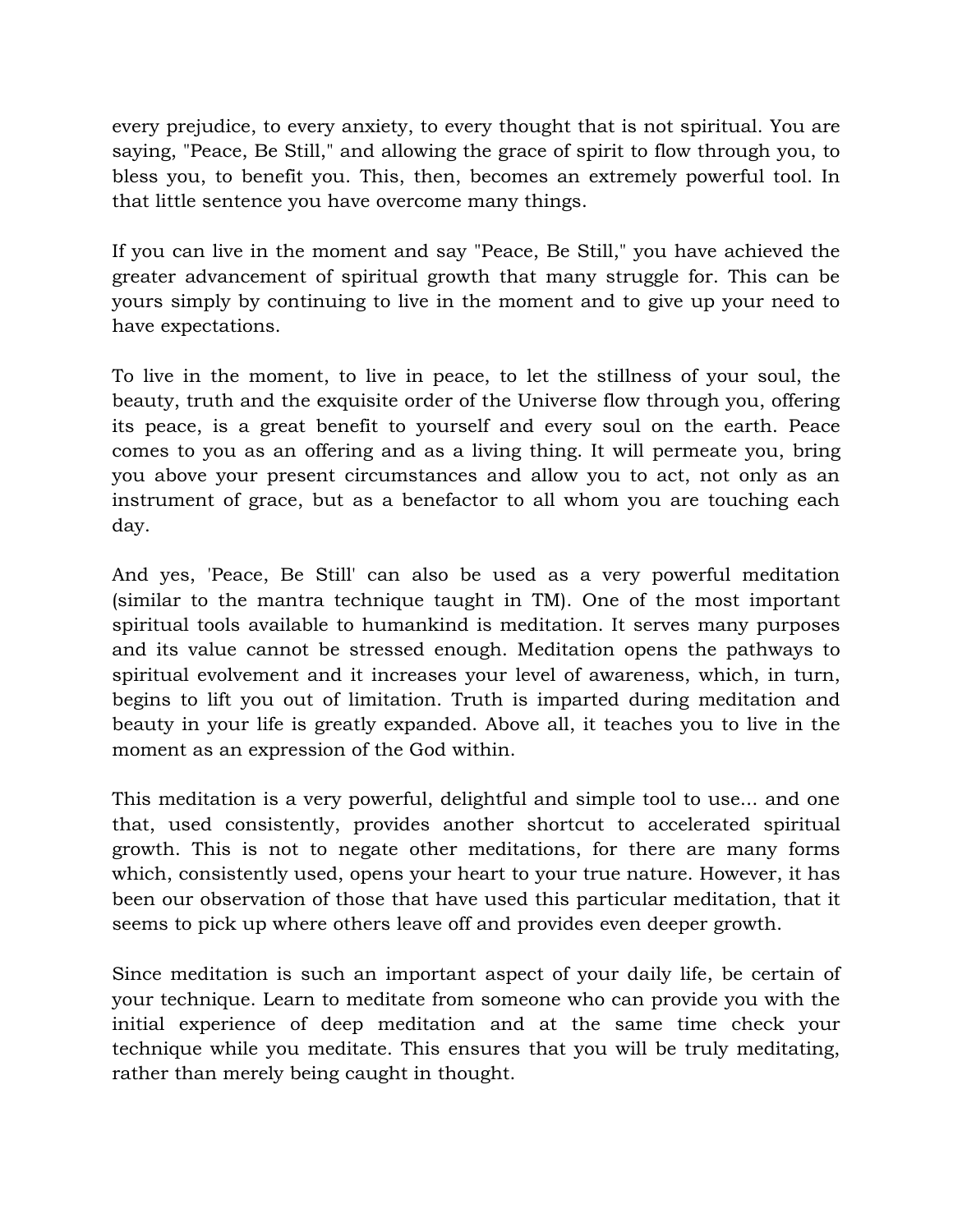Meditation should be practiced twice a day for at least twenty (20) minutes each time. Its consistent use brings about change in your life on every level and its benefits cannot be emphasized enough! So, live in peace, live from your heart and know that, as you say "Peace, Be Still," you are in the moment, you are in Spirit and you are in eternity. Pray for peace on your planet and good will to all.

Cautionary Note: From personal experience, the practitioner should be cautioned that this is an extremely powerful tool and is best combined with personal color, prayer or light and energy, since it is all designed to function as a unifying whole. Other meditations used with "Peace, Be Still," such as TM, may not provide the maximum benefit and sometimes even results, as in my case, in physical discomfort or disorientation. Therefore, my recommendation is that you use the tools in this book in flexible combination with one another and be careful of any "mix-and-match" attempts from different sources.

And so, from a mechanical standpoint, how do we do a meditation? Simply sit back, keep our feet flat on the floor, close our eyes and slowly keep repeating to ourself, "Peace, Be Still" (or another mantra of our choosing). As we keep repeating this phrase, we begin to "look inward," imagining that our eyes are looking in at ourselves. Why look inward? Because the answers we are after are really inside of us and have been all along.

When we are ready to "come out of it," we simply visualize an apricot grounding light (reference Chapter Four) and slowly open our eyes. Preferably, we don't worry about how long we have been meditating, because, as we and our bodies get use to it, many of the meditations will probably lengthen of their own accord. On the other hand, if we really are time-limited, we can keep one eye on the clock and bring ourselves around when "its time." Although this is generally not as effective an approach, this is an individual practice and we all have to work with what we have.

Also, remember the adage, "When two or more are gathered in my name..." If two or more are practicing (again, potentially with either the same technique or mantra), the process becomes even more powerful. While there is no way to scientifically prove this, we have been told by Spirit that the effects of such a group meditation may be exponential (in this case n X n, or  $n^2$ , where n is the number of people participating... and they don't have to be in the same place!)

## MANIFESTING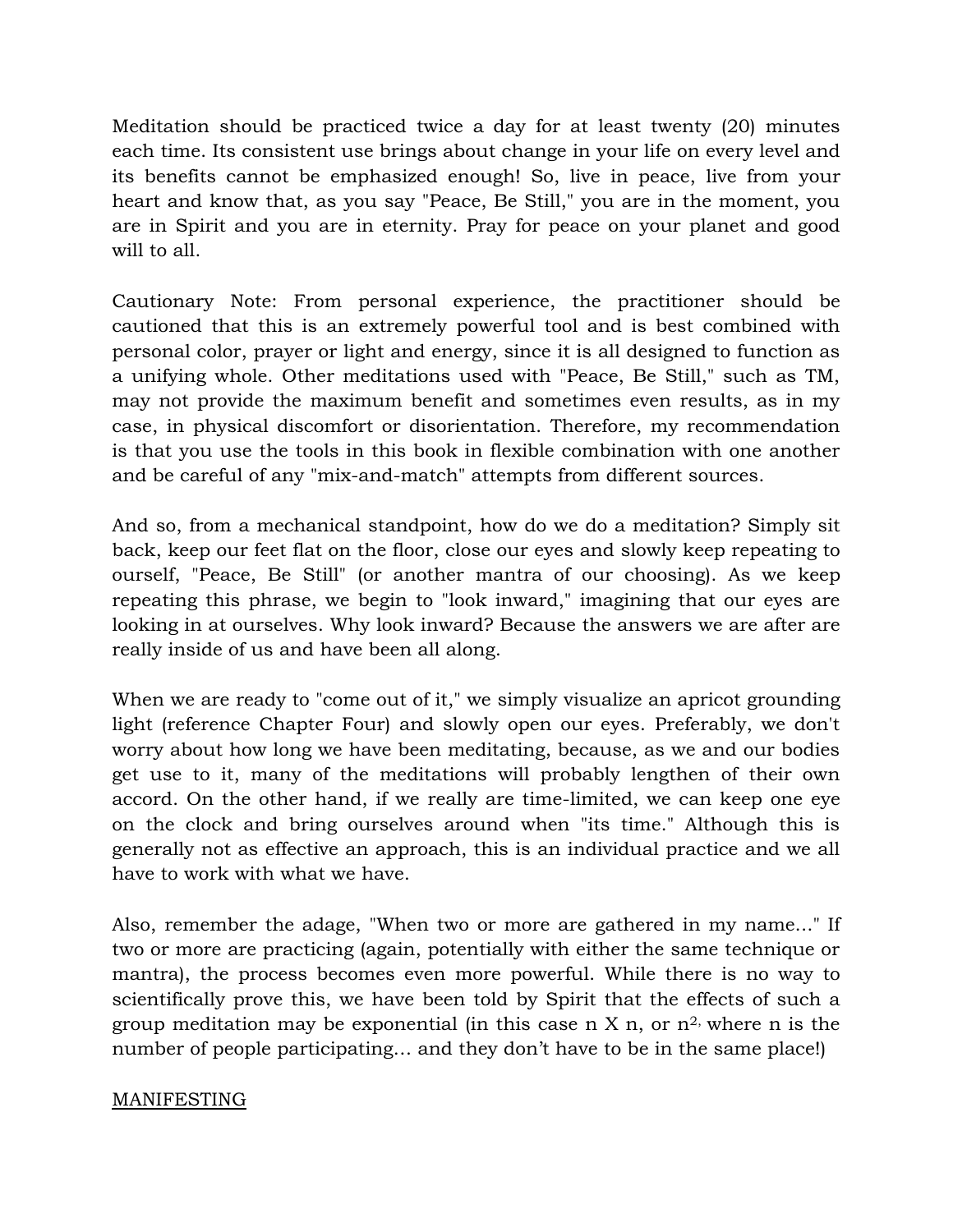As we had promised in Chapter Three, there is also a way to use both meditation and quantum theory for manifesting. Keeping the Chapter Three tips in mind for manifesting, i.e., positivity, clarity, intent, purposefulness, no contradicting beliefs (next Chapter), and energy/feeling, then we can also work on time projection. Taking a short break from living in the moment, we settle down, close our eyes and visualize our future selves in that situation we would like to create. We really see it, feel it, hear it and smell it, yet try not to define the details. The more of our senses that can witness this situation, the better. Stay in that future for as long as it takes to get a complete feeling of success.

Now let us bring that experience back to the present with us! In this way, we are forging a link between that future realization and the present, and, with repetition, we are establishing a strong bond with that experience, yet asking God to fill in the details.

### WRAP

Is meditation absolutely necessary? Absolutely not. Meditating is not an absolute necessity. I have had the good fortune to know various quite spiritual people who, to the best of my knowledge, do not meditate on a regular basis, but they do ACTIVELY practice a NUMBER of the techniques pointed out in Chapter Three, sometimes without being aware of the fact.

However, meditation, at one level or another, is still close to being a requirement for spiritual development for most of us, including myself, at least until attaining Unity Conscious when Diane's guides, The Buddha Consciousness, said it was no longer necessary(8). And, when you throw in the potential for self-healing with energy and manifesting, WHY NOT meditate? Also, with the tips and techniques provided in these last two Chapters (Four & Five), the process is nowhere near as "involved" as in the past. As with anything else, it is our individual decision.

#### **REFERENCES**

(1) Goldsmith, Joel S., The Art of Meditation, New York: Harper & Row Publishers, Inc., 1956.

(2) Hittleman, Richard, Guide to Yoga Meditation, New York,: Bantam Books, 1969.

(3) Addington, Jack & Cornelia, The Joy of Meditation, Marina del Ray: DeVorss & Co., 1979.

(4) Roberts, Bernadette, What Is Self?, Austin: Mary Botsford Goens, 1989.

(5) Roberts, Bernadette, The Path To No-Self, Albany: State University of New York Press, 1991.